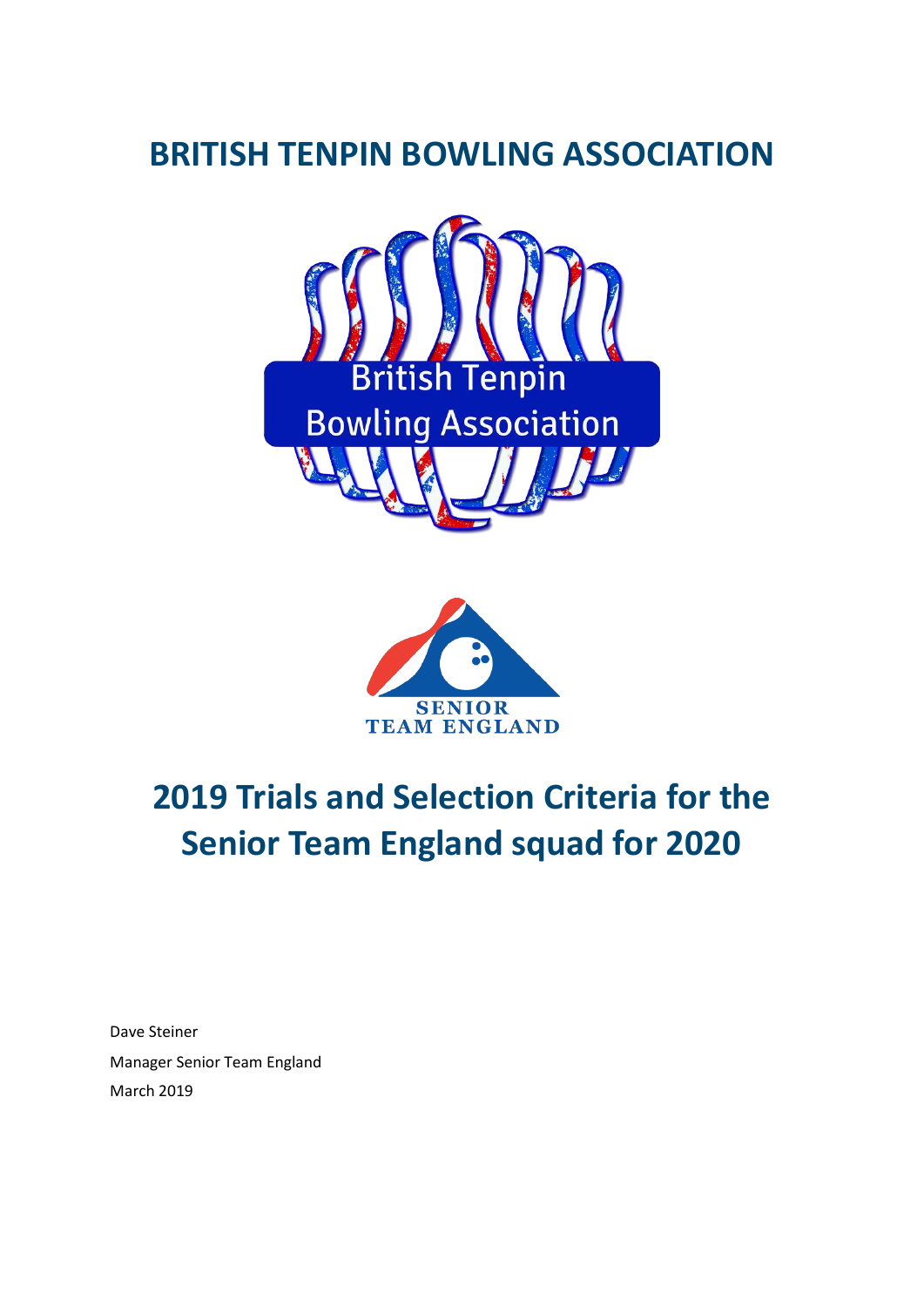#### **1. Introduction**

We will once again provide a series of Trials for Seniors to compete for places in the Senior Team England squad for 2020. Both Ladies and Men's squads will be chosen from the trials results. It is from these squads that we will then select individuals to compete in the major 2020 events which at this time are likely to be the inaugural European Championships and the annual Senior Triple Crown.

The final decision about which events we will be attending will be made at the end of 2019 and will consider factors such as the costs involved and our potential for success.

The trials will give the coaches and team managers the chance to assess the players in an environment that will closely match the conditions that we are likely to meet at international events.

This document sets out the rules for qualification and selection and provides some of the details available around the format of the events, the price and some of the opportunities available to those who eventually get selected as part of the Team England squad.

# **2. Qualification**

The trials are open to everyone that wishes to participate in these events, providing that they can meet the "Qualification Criteria" listed below:

Qualification Criteria

- Must be a member of the BTBA in good standing.
- Must be prepared to sign a Code of Conduct/Terms of Reference, to which it is essential to adhere.
- Must be prepared to give priority to all Team England training sessions.
- Must be willing to train and develop to become a world class bowler.
- Must be prepared to act in accordance with the instructions of the Squad/Team Manager, Coaches and Officials.
- Must be prepared to be a good ambassador for their Sport and Country, at all times.
- Seniors must be 50 years of age in the year that they intend to play for England. i.e. for trials in 2019 they must be 50 on or before 31st December 2020.
- Must be eligible to bowl for England.

#### **3. Dates and Locations**

Trials will be held over three Sundays. Each Sunday will be at a different centre and will be in a different part of the country. The dates and venues are:

| Senior Team England Trials 2019 |           |  |
|---------------------------------|-----------|--|
| 16th June                       | Poole     |  |
| 21st July                       | Guildford |  |
| 20 <sup>th</sup> October        | Stroud    |  |

Final details of the events will be made available well in advance of the actual events but are subject to amendment based on the number of participants for whom we need to cater.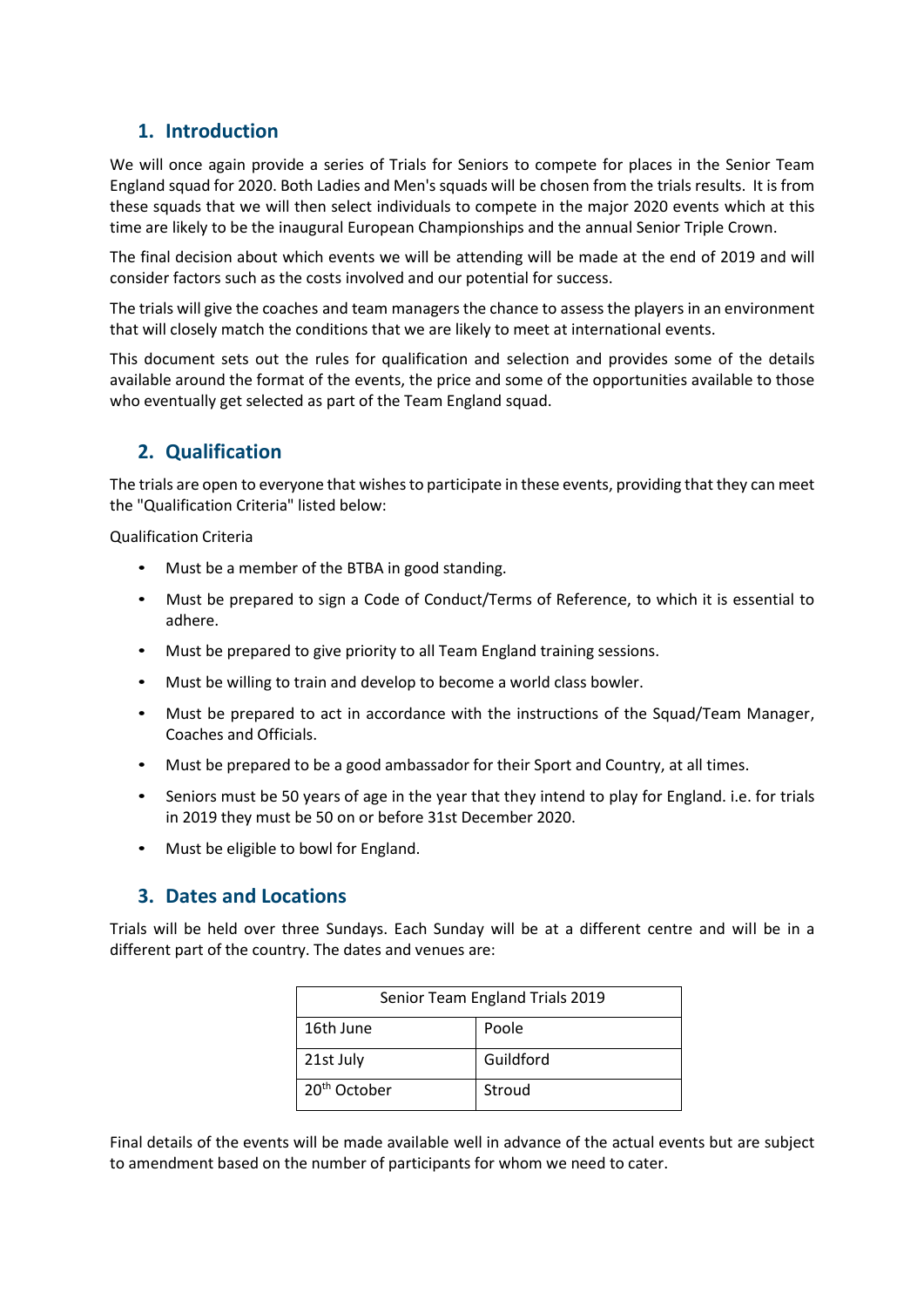#### **4. The Formats**

The trial will be played on one day with 6 games being bowled in the morning and 6 in the afternoon.

The morning session will be played on a Short/Medium pattern and the Afternoon will be played on a Long /Medium pattern. The relevant patterns will be selected by the Senior Team England Coaching Staff.

Where possible lunch will be provided at the bowl, so it is important that you provide details of any dietary concerns on your application form.

Points will be awarded after every game and on the "six game total pin fall" for each six game block. The value of the points will be determined by the number of competitors that have entered the trials. i.e. if there are 22 ladies signed up to play the trials, but only 20 play on the day, the bowler that finishes in first place will get 22 points.

#### **5. Team Meetings**

There will be a short meeting at the start of the day to ensure that everyone knows what is expected of them and to answer any technical queries about the day.

We will also have a wrap up meeting at the close so that you can provide feedback on everything from patterns, meals, service etc. Any suggestions for inclusion in future trials will also be welcomed and discussed.

### **6. Team England Squad Selection**

The following criteria will determine the squads from which the teams and players will be chosen to represent Team England at International events in 2020.

| Team   | Squad Size | Selection           |
|--------|------------|---------------------|
| Men's  | 10         | Top 10 from trials. |
| Ladies | 10         | Top 10 from trials. |

All bowlers will be encouraged to compete in all three trials but qualification into the squad will be based on the best two weekend performances. This will provide some flexibility in the event of injury or other unavoidable circumstances. Naturally playing all three events will give you the best chance of success. Players that have played all three weekends will drop one whole weekend rather than individual blocks.

# **7. Team England Selection**

The selections for Team England representation will be made from the squad by a Selection panel that will include some or all of the following: Team Manager, all coaches that have had involvement with the trials or will be training with the team in 2019, and a member of the BTBA Executive Council. All selections will be reviewed by the BTBA Executive council before being published.

They will consider achievements at the trials, performance at BTBA Sanctioned Senior events and the bowler's ability to win medals.

Consideration will also be given to behaviour and attitude both on and off the lanes including but not limited to:

- Ability and willingness to accept instruction, both on and off the lanes.
- Interaction with team members and Officials
- Versatility and ability to react under pressure